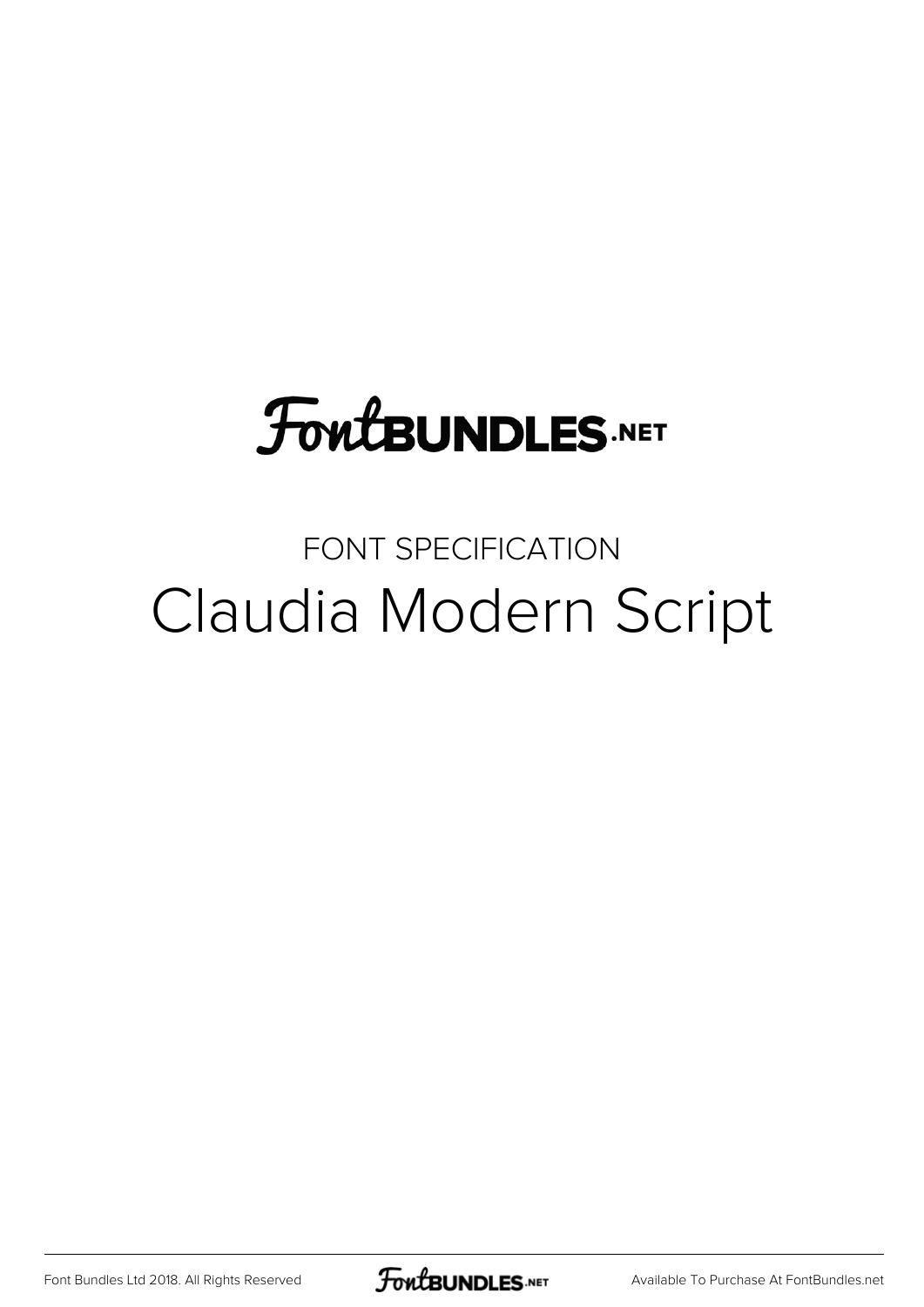## Claudia Script - Regular

**Uppercase Characters** 

$$
ABCDEFGHIJKLIMDOPQESTUUUXY3
$$

Lowercase Characters

$$
a\,b\,c\,d\,e\,f\,g\,k\,ij\,k\,l\,mv\,v\,g\,p\,g\,\nu\,s\,U\,w\,v\,w\,y\,y\,z
$$

**Numbers** 

$$
0123456789
$$

Punctuation and Symbols

All Other Glyphs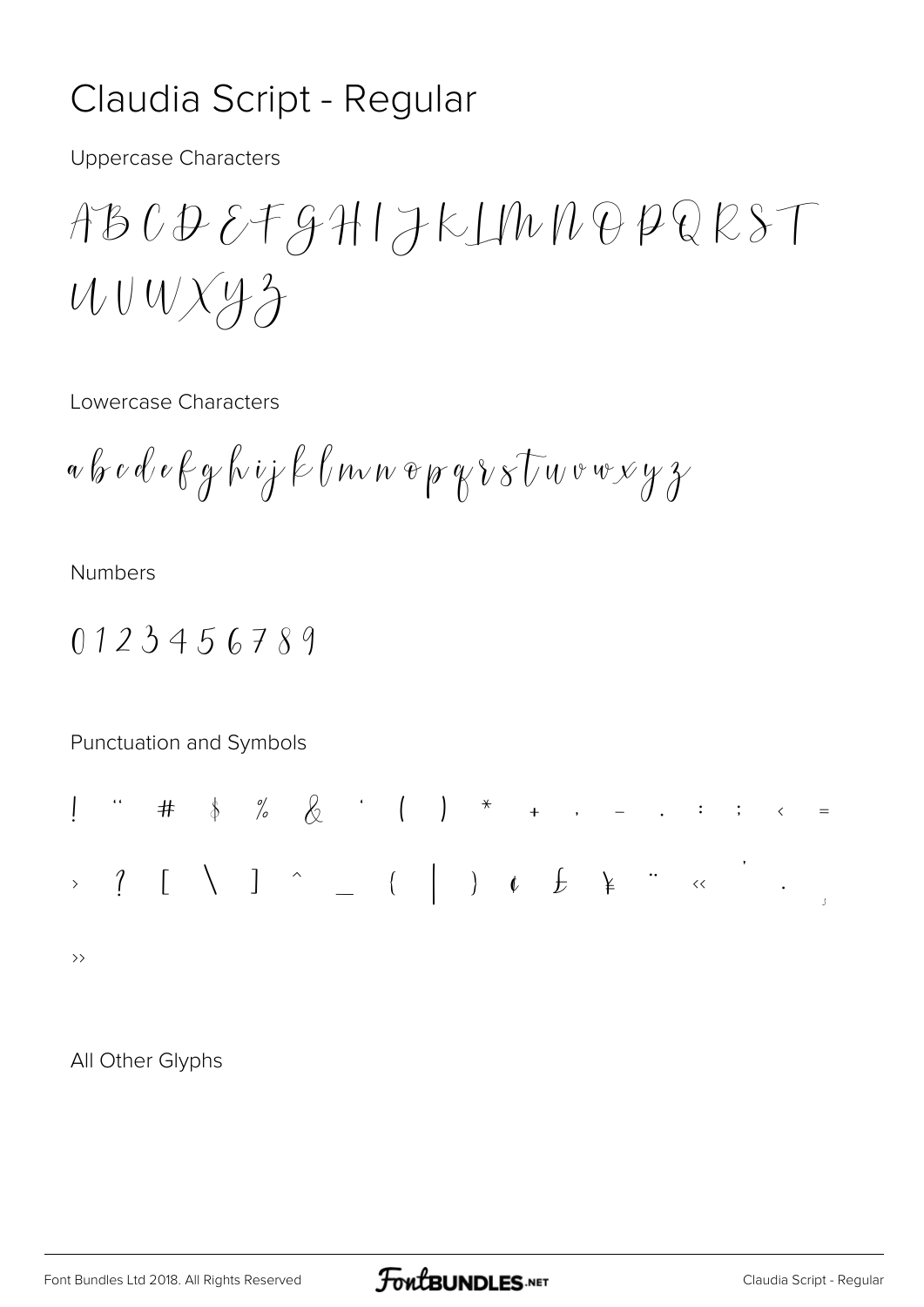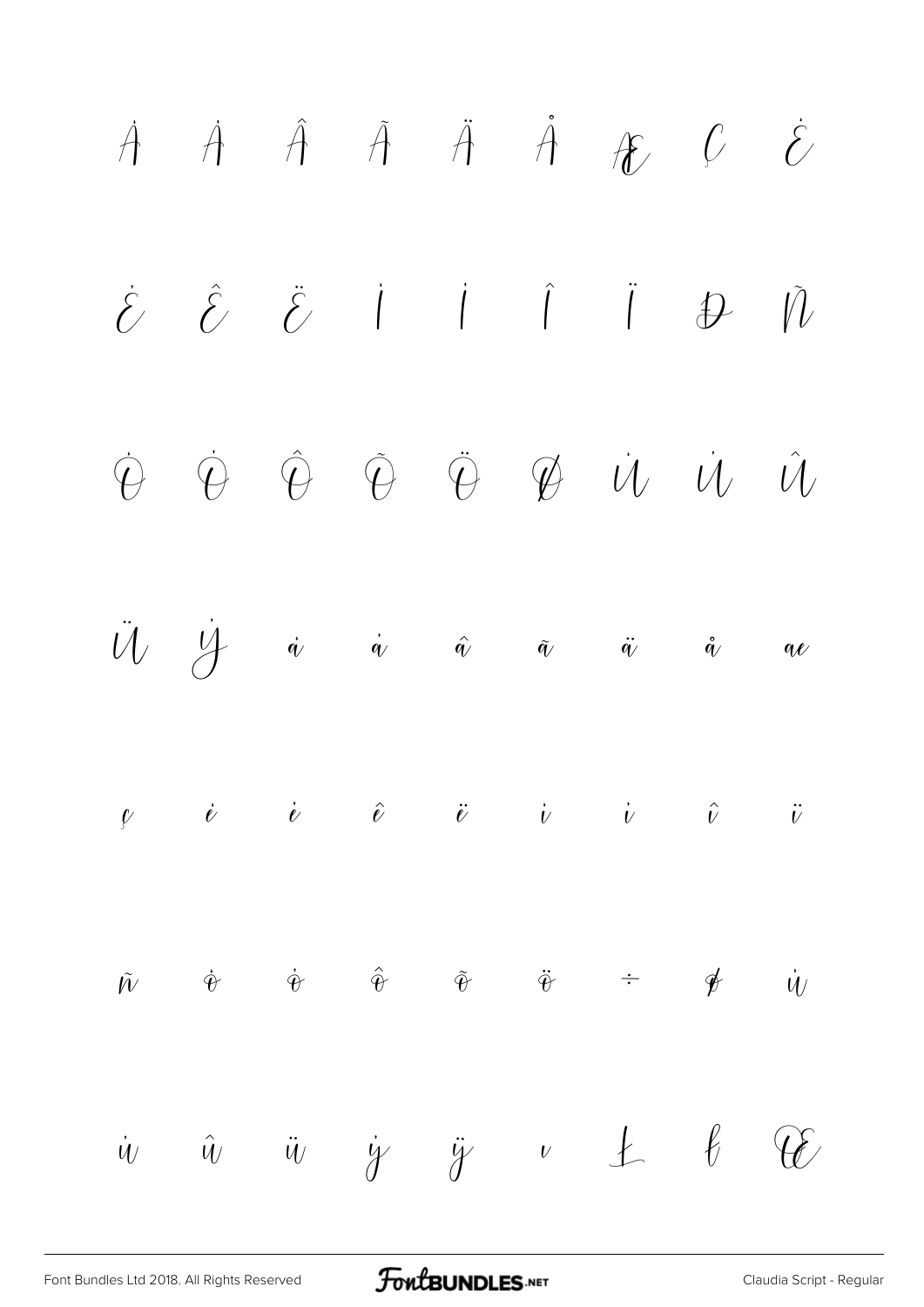